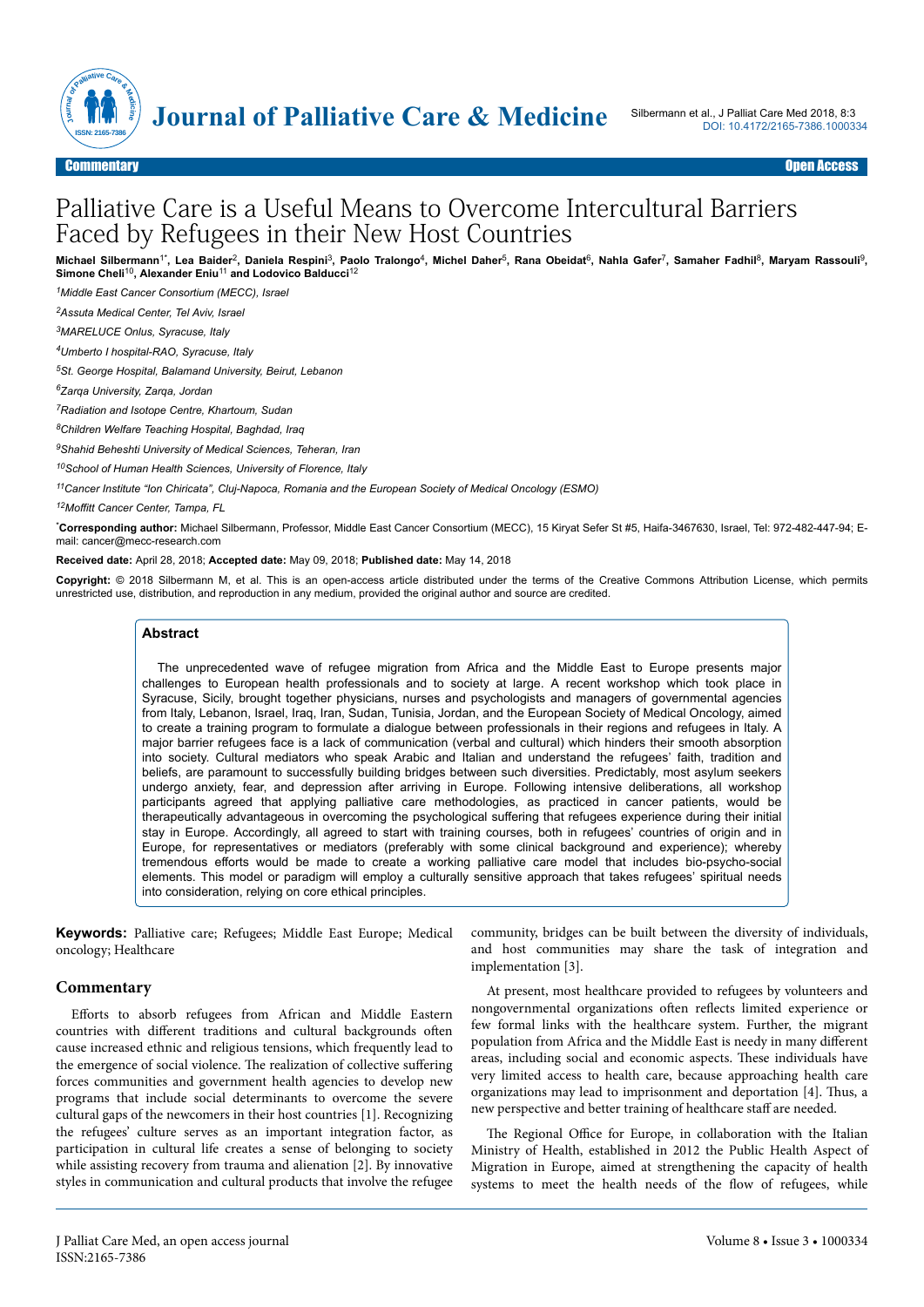Page 2 of 3

promoting immediate essential health interventions [4]. Furthermore, to familiarize refugees with existing health facilities, cultural mediators conduct group awareness and psycho-education sessions [5]. As the mediators speak the language of the refugees they are crucial in enhancing dialogue, trust, and transcultural understanding.

# **A New Initiative**

In October 2017, the Middle East Cancer Consortium (MECC) organized a workshop entitled Health Care for Refugees in Europe, 2017, together with the MARELUCE Onlus Association, the Promuovere Onlus and Associazione Nazionale Oltre Le Frontiere (ANOLF) in Sicily, Italy. Нe goals of that workshop were to:

- Affirm the ethical responsibility of hosting countries for the healthcare of migrants and refugees, based on the International Declarations on Human Rights.
- Develop a model of "cultural sensibility" to be applied in the psycho-oncology support program.
- Evaluate the correlation between psychological stress related to emigration (absence of caregivers, distance from family, encounter with a new culture and disease-related health issues), as well as exposure to a completely new environment, language, culture, religion, and society.
- Monitor emotional stress.
- Establish caregiver support programs, including healthcare providers involved in care programs.
- Create a multidisciplinary group of researchers and clinicians from Europe, the United States, and the Middle East with the aim of promoting the integration of supportive psychological cancer care for refugee populations.
- Raise awareness of the cross-cultural communication barriers between migrants, residents, foreigners and indigenous citizens.
- Promote a participatory action research approach in fostering the active role of migrants and foreign resident communities for outlining effective access to health services.

The significant outcomes of the workshop were due to the fact that clinicians, researchers and medical educators from Italy, Israel, Jordan, Iraq, Iran, Lebanon, Sudan and ESMO took an active role in the workshop deliberations. All participants expressed unanimous commitment to improving the healthcare of refugees within their respective countries, along with creating an innovative training program for representatives of the refugees in Italy, all of Europe, and the Middle East. Нe palliative care model of health care with its holistic approach may be the most helpful in these circumstances because of palliative goals, low cost, personal and cultural aspects.

According to its WHO (World Health Organization) definition palliative care is an approach that improves quality of life of patients and their families facing a problem associated with life-threatening illness. Prevention and relief of suffering is attained through early identification and impeccable assessment and treatment of pain and other problems: physical, psychosocial and spiritual. A large majority of refugees reaching Europe suffer from behavioral disturbances, and accordingly palliative care approaches can be adapted for psychological therapy, with emphasis on the spiritual care of refugees. Palliative care also offers a support system to help patients live as actively as possible. By applying palliative models, as we know them from treating cancer and other non-communicable diseases, we can enhance quality of life,

| and may also positively influence the course of initial stress that these |
|---------------------------------------------------------------------------|
| refugees experience.                                                      |

It should be noted that palliative care techniques as listed in Table 1 are adaptable and not limited to any particular care setting. Нerefore their integration alongside any other treatment is recommended. Palliative care is also a human right-the right of everyone to enjoy the highest attainable standard of physical and mental health, and this applies to refugees too.

| <b>Palliative care concepts</b> | <b>Application</b><br>to refugees | Application to chronic<br>non-<br>communicable diseases |
|---------------------------------|-----------------------------------|---------------------------------------------------------|
| Relief of pain                  | $^{++}$                           | $+++++$                                                 |
| Psychological support           | $^{+++}$                          | $^{+++}$                                                |
| Social support                  | $^{+++}$                          | $^{+++}$                                                |
| Spiritual support               | $^{+++}$                          | $^{+++}$                                                |

|  |                           |  |  | <b>Table 1:</b> Basic concepts of palliative care and their application to |  |
|--|---------------------------|--|--|----------------------------------------------------------------------------|--|
|  | refugees entering Europe. |  |  |                                                                            |  |

Unfortunately, palliative care for cancer has become associated with the end of life; psychologically, most people fear and avoid anything relating to death. In most refugee population countries of origin, informing patients of their diagnosis and prognosis in life-threatening situations is prohibited or strongly discouraged. It would, therefore, be the cultural mediator's task to explain the European approach of cancer patients sharing diagnosis, prognosis and treatment planning to the refugees and their families. Further, refugees should not be afraid of the stigma associated with the need to receive psychological assistance.

Thus, healthcare providers interested in the community should focus on use of palliative care techniques, ranging from relief of suffering to management of cultural and emotional stress, in order to restore self-dignity and provide spiritual comfort. In addition, during the workshop, participants described the current situation in their own country, while addressing the major demographic changes due to the influx of millions of refugees from neighboring countries.

Moreover, all agreed that the most efficient way to face enormous challenges among refugees in Europe would be via a shared responsibility and decision-making process by clinicians from both Europe and the Middle East. Нrough this collaboration, the European partners would benefit from the knowledge and experience of their Middle Eastern colleagues, which would be of significant help in trying to overcome the psychological-social-cultural-spiritual gaps. Such a Euro-Middle Eastern interaction would undoubtedly facilitate integration and absorption, with less conflictual adaptation of refugees once they arrive in a new and safe land.

We believe that people who have worked in the palliative care of cancer patients in developing countries, in organizations such as the Middle East Cancer Consortium, are best positioned to lead this effort because of their experience in extending palliative care and its techniques to minorities and poverty-stricken people, not because cancer is a common problem among refugees and immigrants [6].

## **References**

1. [Silberman M, Daher M, Kebundi RE, Nimri D, Al-Jadiry MJ, et al. \(2016\)](https://doi.org/10.1200/jgo.2016.005173) Middle Eastern conflicts: [Implications for refugee health in the European](https://doi.org/10.1200/jgo.2016.005173) [Union and Middle Eastern host countries. J Glob Oncol 2: 422-430.](https://doi.org/10.1200/jgo.2016.005173)